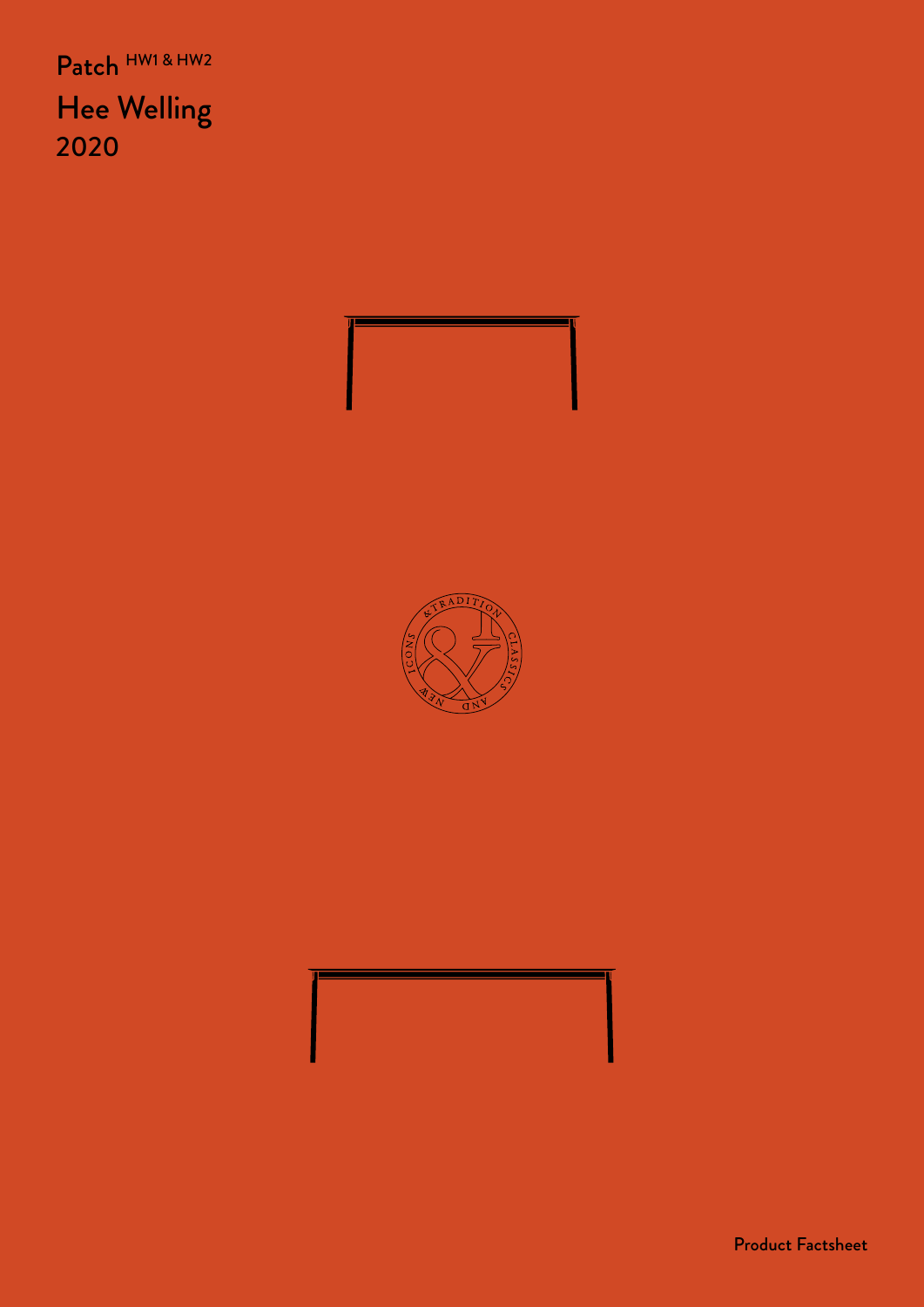

D: 90cm / 35in<br>Extended W: 280cm / 72in

**Product category** Extendable table

**Environment** Indoor

## **Material**

Solid wood, Nano laminate and Brass.

# **Production process**

The tabletop and butterfly leaves are laminated with Nano Laminate and all edges are venered. The frame and legs are milled from solid wood and finished with oil. The brass fittings used for the leg assembly are cast.

#### **Dimensions**

H: 75cm /30in,W: 180cm/ 72in/ W: 280cm / 72in, D: 90cm / 35in

**Package dimensions**  H: 14cm/5.6in, W: 97cm/38.8in, D: 187cm/ 74.8in

**Colli quantity** 1

**Weight** Product: 63.3 kg / Incl packaging: 79.5 kg

**Gliders** Felt gliders installed as standard.

## **Strength, Durability and Safety Testing**

Tested for strength, durability and safety according to EN 15373 Level 2 - General contract use.

**Wood finishes**

White oiled Oak, Smoked oiled oak and Oiled walnut

## **Related products**













White oiled oak Smoked oiled oak Oiled walnut

# & Tradition®